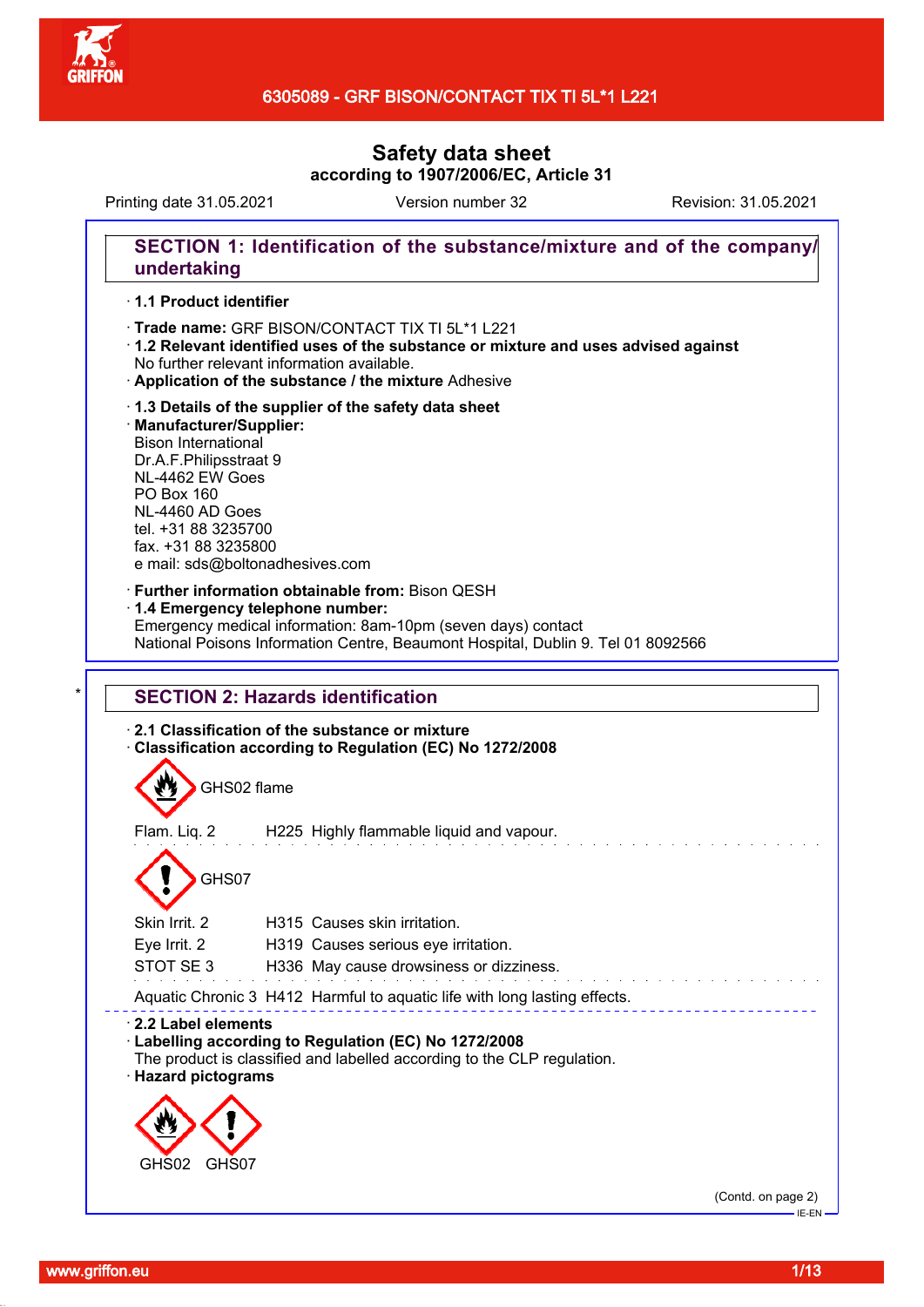

Printing date 31.05.2021 Version number 32 Revision: 31.05.2021

### Trade name: GRF BISON/CONTACT TIX TI 5L\*1 L221

(Contd. of page 1) · **Signal word** Danger · **Hazard-determining components of labelling:** butanone methylcyclohexane ethyl acetate acetone · **Hazard statements** H225 Highly flammable liquid and vapour. H315 Causes skin irritation. H319 Causes serious eye irritation. H336 May cause drowsiness or dizziness. H412 Harmful to aquatic life with long lasting effects. · **Precautionary statements** P101 If medical advice is needed, have product container or label at hand. P102 Keep out of reach of children. P210 Keep away from heat, hot surfaces, sparks, open flames and other ignition sources. No smoking. P261 Avoid breathing vapours. P370+P378 In case of fire: Use to extinguish: Water haze, Alcohol resistant foam, Fireextinguishing powder, Carbon dioxide. P403+P233 Store in a well-ventilated place. Keep container tightly closed. P501 Dispose of contents/container in accordance with national regulations. · **Additional information:** EUH208 Contains Rosin. May produce an allergic reaction. Product contains: Reportable explosives precursors. Making available, introduction, possession and use according to Regulation (EU) 2019/1148, Article 9. · **Labelling of packages where the contents do not exceed 125 ml** · **Hazard pictograms** GHS02 GHS07 · **Signal word** Danger · **Hazard-determining components of labelling:** butanone methylcyclohexane ethyl acetate acetone · **Hazard statements** H336 May cause drowsiness or dizziness. H412 Harmful to aquatic life with long lasting effects. · **Precautionary statements** P101 If medical advice is needed, have product container or label at hand. P102 Keep out of reach of children. P210 Keep away from heat, hot surfaces, sparks, open flames and other ignition sources. No smoking. P261 Avoid breathing vapours.

P403+P233 Store in a well-ventilated place. Keep container tightly closed.

(Contd. on page 3)

IE-EN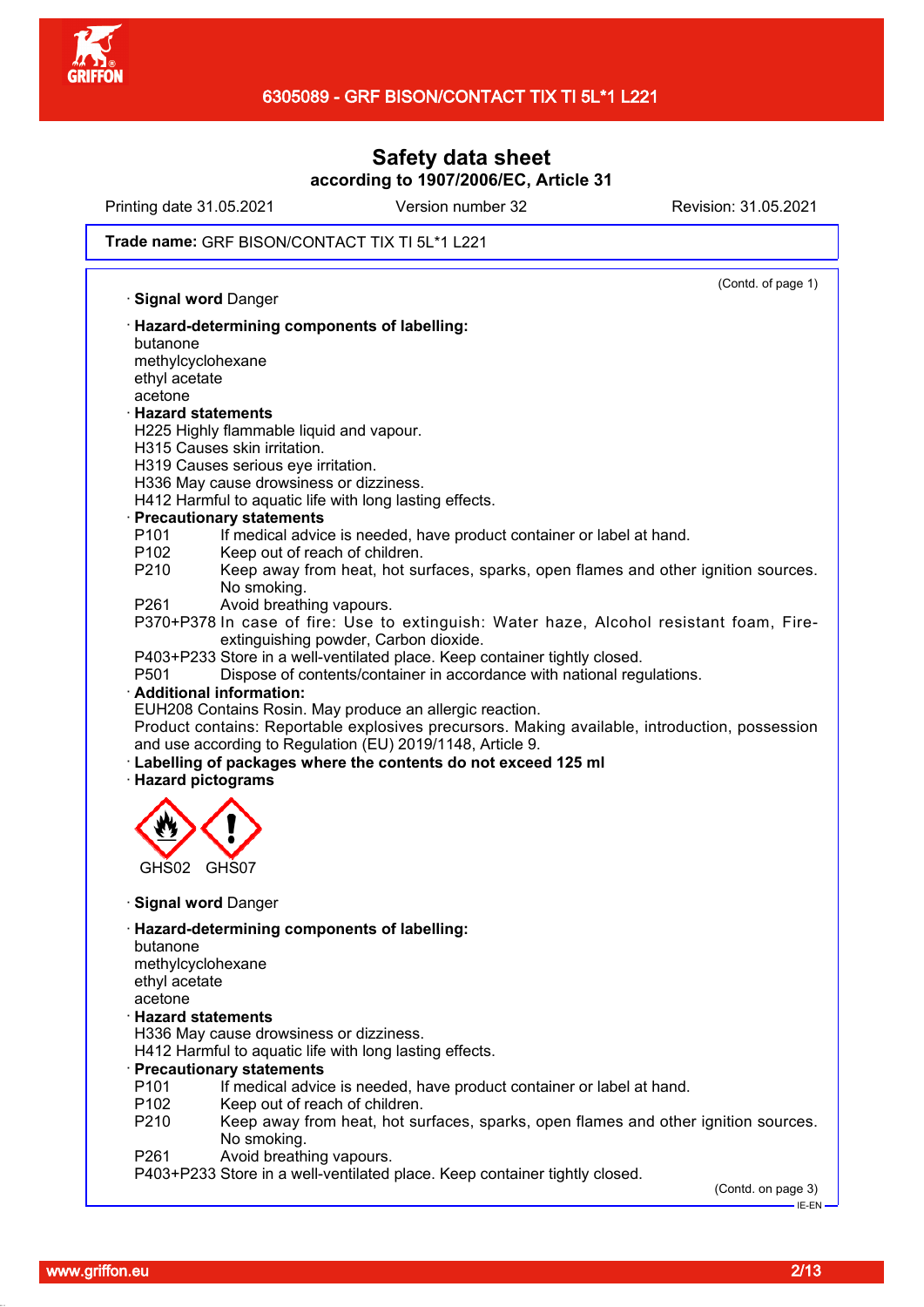

Printing date 31.05.2021 Version number 32 Revision: 31.05.2021

(Contd. of page 2)

Trade name: GRF BISON/CONTACT TIX TI 5L\*1 L221

P501 Dispose of contents/container in accordance with national regulations.

· **2.3 Other hazards**

## · **Results of PBT and vPvB assessment**

· **PBT:** Not applicable.

· **vPvB:** Not applicable.

| * I | <b>SECTION 3: Composition/information on ingredients</b> |
|-----|----------------------------------------------------------|
|-----|----------------------------------------------------------|

· **3.2 Mixtures**

· **Description:** Adhesive

| Dangerous components:                                                                                         |                                                                                                                                    |             |
|---------------------------------------------------------------------------------------------------------------|------------------------------------------------------------------------------------------------------------------------------------|-------------|
| CAS: 78-93-3<br>EINECS: 201-159-0<br>Index number: 606-002-00-3<br>Reg.nr.: 01-2119457290-43                  | butanone<br>Flam. Lig. 2, H225; $\Diamond$ Eye Irrit. 2, H319; STOT SE<br>3. H <sub>3</sub> 36                                     | 25-50%      |
| CAS: 141-78-6<br>EINECS: 205-500-4<br>Index number: 607-022-00-5<br>Reg.nr.: 01-2119475103-46-<br><b>XXXX</b> | ethyl acetate<br>$\circledcirc$ Flam. Lig. 2, H225; $\circledcirc$ Eye Irrit. 2, H319; STOT SE<br>3, H336                          | 10-25%      |
| CAS: 108-87-2<br>EINECS: 203-624-3<br>Index number: 601-018-00-7<br>Reg.nr.: 01-2119556887-18                 | methylcyclohexane<br>Flam. Liq. 2, H225; Asp. Tox. 1, H304;<br>Aquatic Chronic 2, H411; () Skin Irrit. 2, H315;<br>STOT SE 3, H336 | 10-25%      |
| CAS: 67-64-1<br>EINECS: 200-662-2<br>Index number: 606-001-00-8<br>Reg.nr.: 01-2119471330-49-<br><b>XXXX</b>  | acetone<br>Exp. Flam. Lig. 2, H225; $\Diamond$ Eye Irrit. 2, H319; STOT SE<br>3, H336                                              | $2.5 - 10%$ |
| CAS: 25085-50-1<br>ELINCS: 472-160-3<br>Reg.nr.: Exempt                                                       | Butylphenolformaldehyde resin<br>Skin Irrit. 2, H315; Eye Irrit. 2, H319; STOT SE 3,<br>H <sub>335</sub>                           | $2.5 - 10%$ |
| CAS: 8050-09-7<br>EINECS: 232-475-7<br>Index number: 650-015-00-7<br>Reg.nr.: 01-2119480418-32                | Rosin<br>Skin Sens. 1, H317                                                                                                        | $1\%$       |
| CAS: 123-26-2<br>EINECS: 204-613-6<br>Reg.nr.: 01-2119978265-26                                               | N,N'-ethane-1,2-diylbis(12-hydroxyoctadecan-1-amide)<br>Skin Sens. 1, H317; Aquatic Chronic 3, H412                                | $1\%$       |
| CAS: 1314-13-2<br>EINECS: 215-222-5<br>Index number: 030-013-00-7<br>Reg.nr.: 01-2119463881-32                | zinc oxide<br>Aquatic Acute 1, H400; Aquatic Chronic 1, H410                                                                       | $1\%$       |

(Contd. on page 4)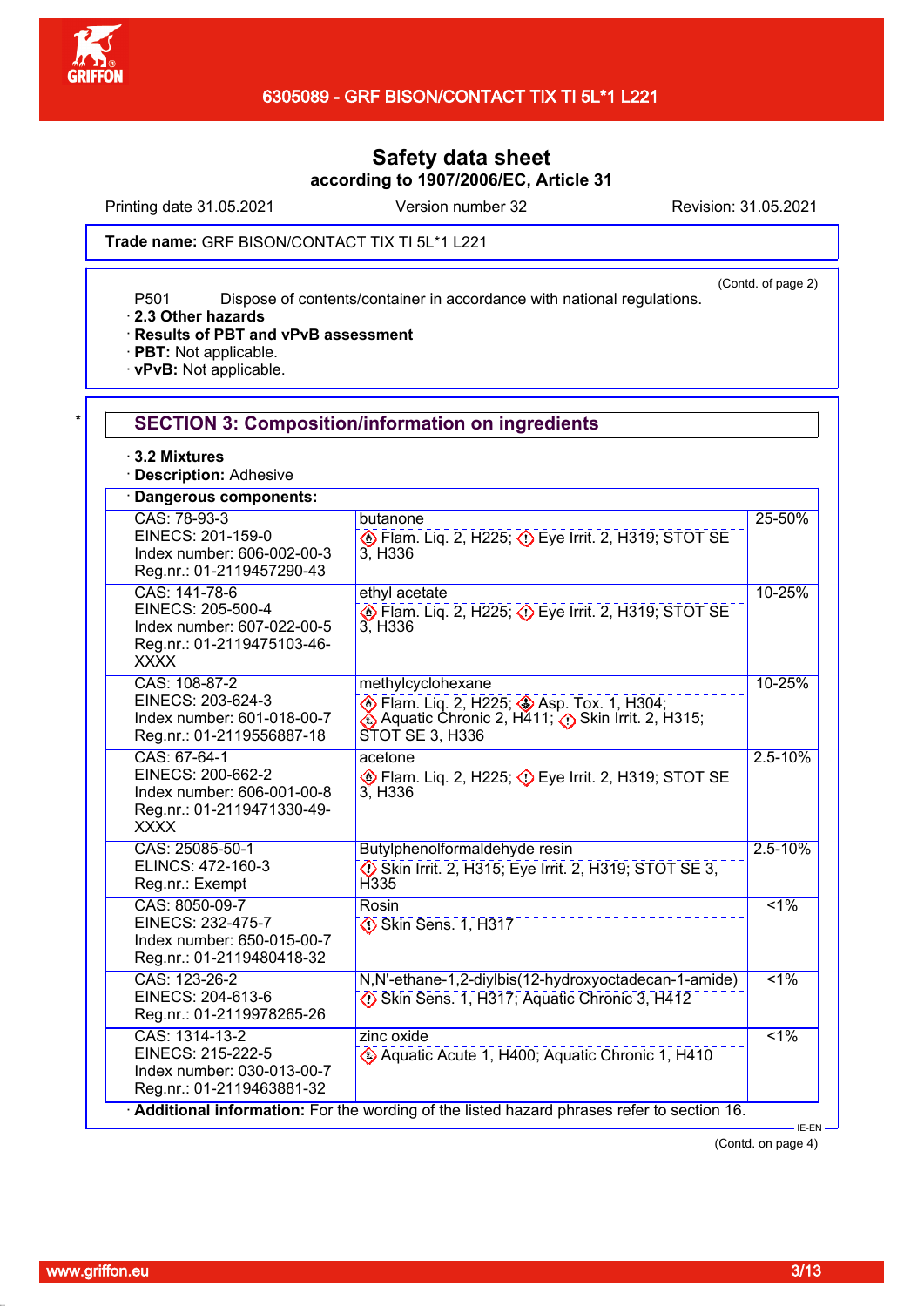

Printing date 31.05.2021 Version number 32 Revision: 31.05.2021

## Trade name: GRF BISON/CONTACT TIX TI 5L\*1 L221

(Contd. of page 3)

## **SECTION 4: First aid measures**

- · **4.1 Description of first aid measures**
- · **General information:** No special measures required.
- · **After inhalation:**
- In case of unconsciousness place patient stably in side position for transportation.
- · **After skin contact:** Immediately wash with water and soap and rinse thoroughly.
- · **After eye contact:**
- Rinse opened eye for several minutes under running water. If symptoms persist, consult a doctor.
- · **After swallowing:** If symptoms persist consult doctor.
- · **4.2 Most important symptoms and effects, both acute and delayed** No further relevant information available.
- · **4.3 Indication of any immediate medical attention and special treatment needed**
- No further relevant information available.

## **SECTION 5: Firefighting measures**

- · **5.1 Extinguishing media**
- · **Suitable extinguishing agents:**
- Water haze
- Alcohol resistant foam
- Fire-extinguishing powder

Carbon dioxide

- · **For safety reasons unsuitable extinguishing agents:** Water with full jet
- · **5.2 Special hazards arising from the substance or mixture**
- No further relevant information available.
- · **5.3 Advice for firefighters**
- · **Protective equipment:** No special measures required.
- · **Additional information**
- Cool endangered receptacles with water spray.

Collect contaminated fire fighting water separately. It must not enter the sewage system.

## **SECTION 6: Accidental release measures**

· **6.1 Personal precautions, protective equipment and emergency procedures** Wear protective equipment. Keep unprotected persons away. · **6.2 Environmental precautions:** Inform respective authorities in case of seepage into water course or sewage system. Do not allow to enter sewers/ surface or ground water. · **6.3 Methods and material for containment and cleaning up:** Send for recovery or disposal in suitable receptacles. Absorb with liquid-binding material (sand, diatomite, acid binders, universal binders, sawdust). Ensure adequate ventilation. · **6.4 Reference to other sections** See Section 7 for information on safe handling. See Section 8 for information on personal protection equipment. (Contd. on page 5)

IE-EN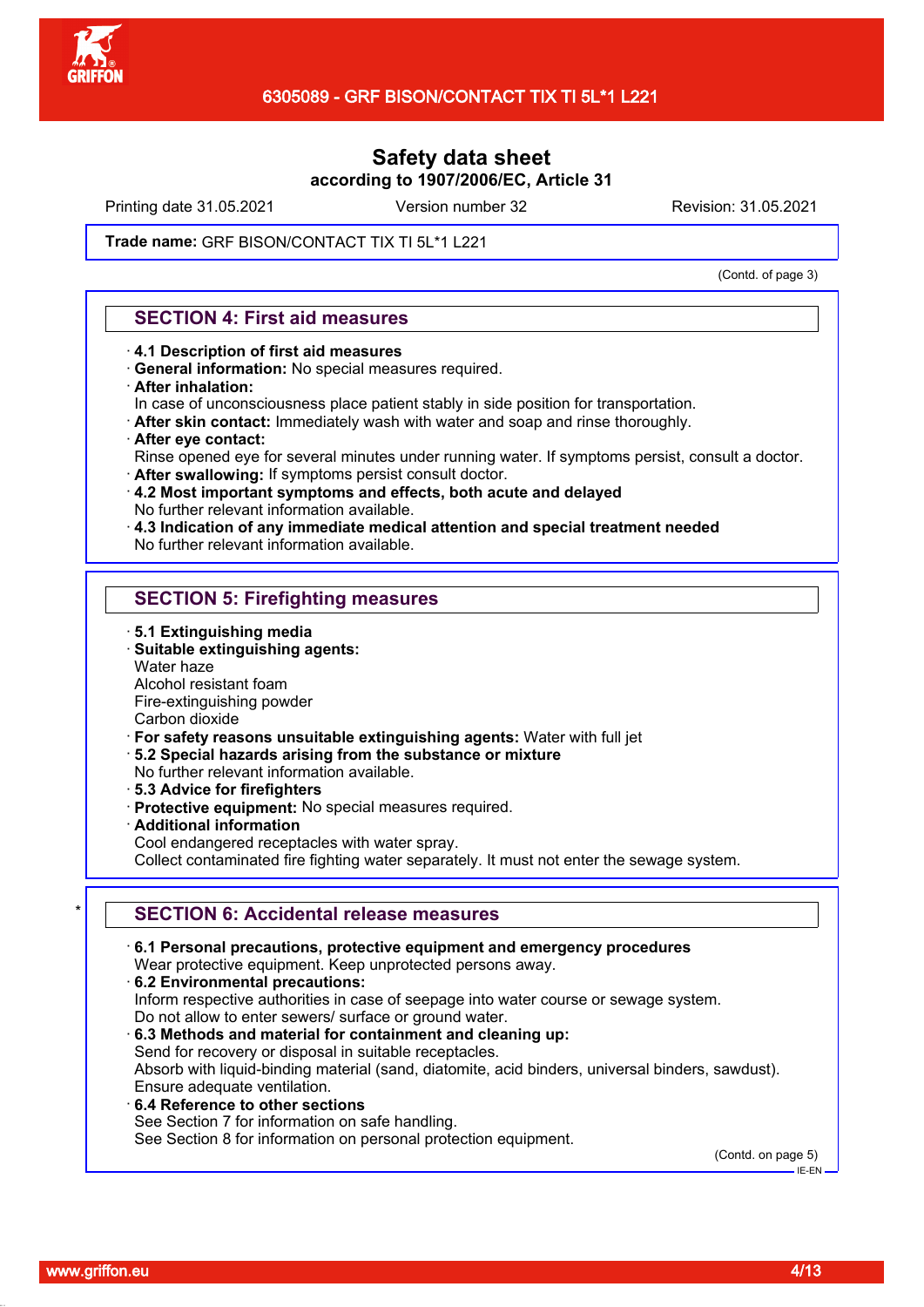

Printing date 31.05.2021 Version number 32 Revision: 31.05.2021

(Contd. of page 4)

## Trade name: GRF BISON/CONTACT TIX TI 5L\*1 L221

See Section 13 for disposal information.

## **SECTION 7: Handling and storage**

· **7.1 Precautions for safe handling** Ensure good interior ventilation, especially at floor level. (Fumes are heavier than air). Ensure good ventilation/exhaustion at the workplace. Prevent formation of aerosols. · **Information about fire - and explosion protection:**

- Keep ignition sources away Do not smoke. Protect against electrostatic charges.
- · **7.2 Conditions for safe storage, including any incompatibilities**
- · **Storage:**
- · **Requirements to be met by storerooms and receptacles:** Store in a cool location.
- · **Information about storage in one common storage facility:** Not required.
- · **Further information about storage conditions:**
- Keep container tightly sealed.

Store in cool, dry conditions in well sealed receptacles.

- · **Storage class:** 3
- · **7.3 Specific end use(s)** No further relevant information available.

## **SECTION 8: Exposure controls/personal protection**

· **8.1 Control parameters**

· **Additional information about design of technical facilities:** No further data; see item 7.

|                        | Ingredients with limit values that require monitoring at the workplace:                                                              |  |  |  |  |
|------------------------|--------------------------------------------------------------------------------------------------------------------------------------|--|--|--|--|
| 78-93-3 butanone       |                                                                                                                                      |  |  |  |  |
|                        | OEL (Ireland) Short-term value: 900 mg/m <sup>3</sup> , 300 ppm<br>Long-term value: 600 mg/m <sup>3</sup> , 200 ppm<br>Sk, IOELV     |  |  |  |  |
| IOELV (EU)             | Short-term value: 900 mg/m <sup>3</sup> , 300 ppm<br>Long-term value: 600 mg/m <sup>3</sup> , 200 ppm                                |  |  |  |  |
| 141-78-6 ethyl acetate |                                                                                                                                      |  |  |  |  |
|                        | OEL (Ireland) Short-term value: 1468 mg/m <sup>3</sup> , 400 ppm<br>Long-term value: 734 mg/m <sup>3</sup> , 200 ppm<br><b>IOELV</b> |  |  |  |  |
| IOELV (EU)             | Short-term value: 1468 mg/m <sup>3</sup> , 400 ppm<br>Long-term value: 734 mg/m <sup>3</sup> , 200 ppm                               |  |  |  |  |
|                        | 108-87-2 methylcyclohexane                                                                                                           |  |  |  |  |
|                        | OEL (Ireland) Long-term value: 1600 mg/m <sup>3</sup> , 400 ppm                                                                      |  |  |  |  |
| 67-64-1 acetone        |                                                                                                                                      |  |  |  |  |
|                        | OEL (Ireland) Long-term value: 1210 mg/m <sup>3</sup> , 500 ppm<br><b>IOELV</b>                                                      |  |  |  |  |
| IOELV (EU)             | Long-term value: $1210$ mg/m <sup>3</sup> , 500 ppm                                                                                  |  |  |  |  |
|                        | (Contd. on page 6)                                                                                                                   |  |  |  |  |
|                        | $-EEN -$                                                                                                                             |  |  |  |  |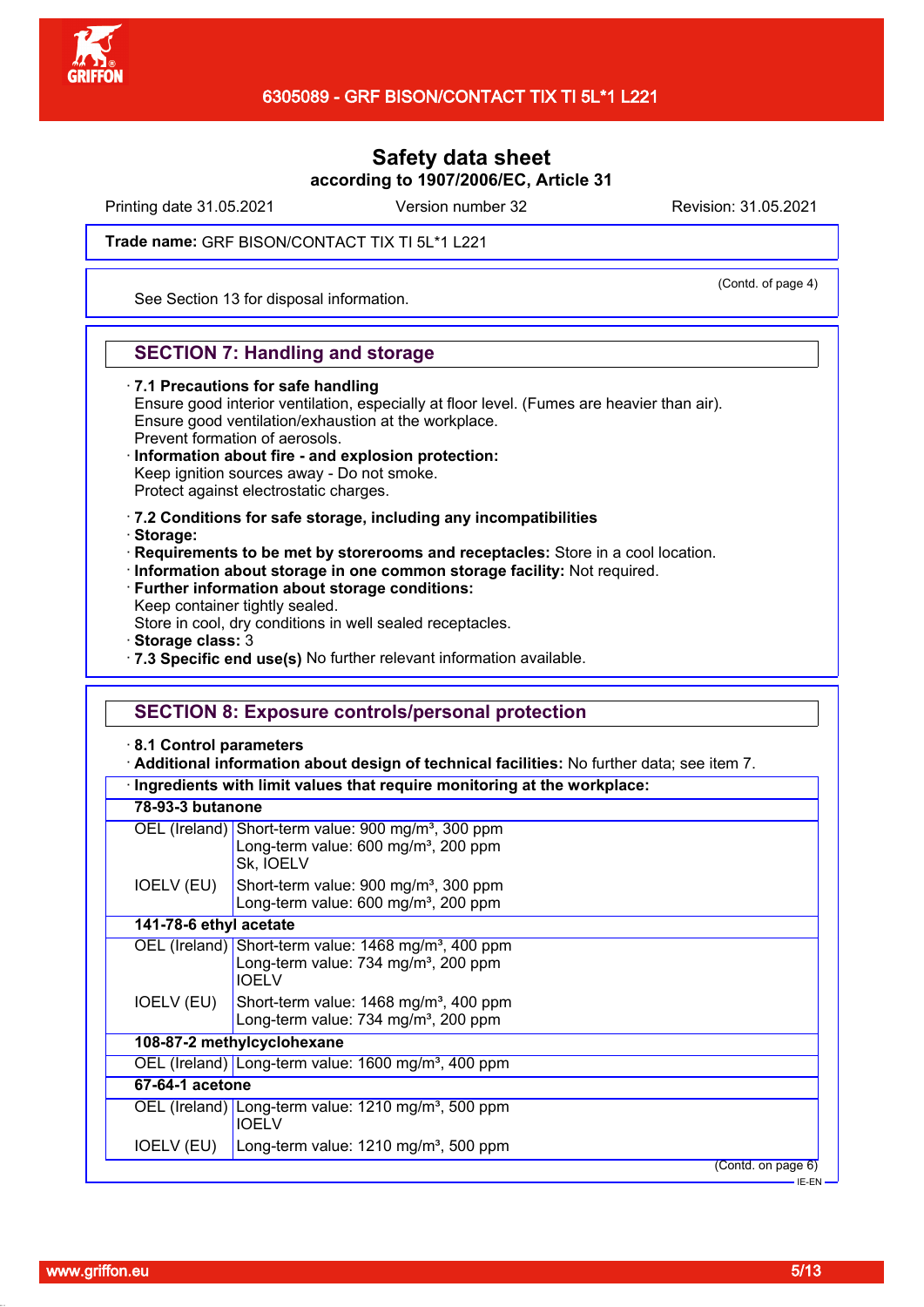

Printing date 31.05.2021 Version number 32 Revision: 31.05.2021

### Trade name: GRF BISON/CONTACT TIX TI 5L\*1 L221

| <b>DNELs</b>            |                                                                                                                                                                                                                                                                                                                                                                                                                                                                                                                                                                                                     |                       | (Contd. of page 5) |
|-------------------------|-----------------------------------------------------------------------------------------------------------------------------------------------------------------------------------------------------------------------------------------------------------------------------------------------------------------------------------------------------------------------------------------------------------------------------------------------------------------------------------------------------------------------------------------------------------------------------------------------------|-----------------------|--------------------|
| 78-93-3 butanone        |                                                                                                                                                                                                                                                                                                                                                                                                                                                                                                                                                                                                     |                       |                    |
| Oral                    | Consumer, oral, longterm exposition                                                                                                                                                                                                                                                                                                                                                                                                                                                                                                                                                                 | 31 mg/kg bw/day       |                    |
| Dermal                  | Consumer, dermal, longterm exposition                                                                                                                                                                                                                                                                                                                                                                                                                                                                                                                                                               | 412 mg/kg bw/day      |                    |
| Inhalative              | Consumer, inhalation, longterm exposition                                                                                                                                                                                                                                                                                                                                                                                                                                                                                                                                                           | 106 mg/ $m3$          |                    |
| 141-78-6 ethyl acetate  |                                                                                                                                                                                                                                                                                                                                                                                                                                                                                                                                                                                                     |                       |                    |
| Oral                    | Consumer, oral, longterm exposition                                                                                                                                                                                                                                                                                                                                                                                                                                                                                                                                                                 | 4.5 mg/kg bw/day      |                    |
| Dermal                  | Consumer, dermal, longterm exposition                                                                                                                                                                                                                                                                                                                                                                                                                                                                                                                                                               | 37 mg/kg bw/day       |                    |
| Inhalative              | Consumer DNEL, acute inhalation                                                                                                                                                                                                                                                                                                                                                                                                                                                                                                                                                                     | 734 mg/m <sup>3</sup> |                    |
|                         | Consumer, inhalation, longterm exposition 367 mg/m <sup>3</sup>                                                                                                                                                                                                                                                                                                                                                                                                                                                                                                                                     |                       |                    |
| $67-64-1$ acetone       |                                                                                                                                                                                                                                                                                                                                                                                                                                                                                                                                                                                                     |                       |                    |
|                         |                                                                                                                                                                                                                                                                                                                                                                                                                                                                                                                                                                                                     |                       |                    |
| Oral                    | Consumer, oral, longterm exposition                                                                                                                                                                                                                                                                                                                                                                                                                                                                                                                                                                 | 62 mg/kg bw/day       |                    |
| Dermal                  | Consumer, dermal, longterm exposition                                                                                                                                                                                                                                                                                                                                                                                                                                                                                                                                                               | 62 mg/kg bw/day       |                    |
| Inhalative              | Consumer, inhalation, longterm exposition 200 mg/m <sup>3</sup>                                                                                                                                                                                                                                                                                                                                                                                                                                                                                                                                     |                       |                    |
| · PNECs                 |                                                                                                                                                                                                                                                                                                                                                                                                                                                                                                                                                                                                     |                       |                    |
| 78-93-3 butanone        |                                                                                                                                                                                                                                                                                                                                                                                                                                                                                                                                                                                                     |                       |                    |
| Fresh water 55.8 mg/l   |                                                                                                                                                                                                                                                                                                                                                                                                                                                                                                                                                                                                     |                       |                    |
| Marine water 55.8 mg/l  |                                                                                                                                                                                                                                                                                                                                                                                                                                                                                                                                                                                                     |                       |                    |
| Soil                    | 22.5 mg/kg                                                                                                                                                                                                                                                                                                                                                                                                                                                                                                                                                                                          |                       |                    |
| 141-78-6 ethyl acetate  |                                                                                                                                                                                                                                                                                                                                                                                                                                                                                                                                                                                                     |                       |                    |
|                         | Fresh water $\vert$ 0.26 mg/l                                                                                                                                                                                                                                                                                                                                                                                                                                                                                                                                                                       |                       |                    |
|                         | Marine water 0.026 mg/l                                                                                                                                                                                                                                                                                                                                                                                                                                                                                                                                                                             |                       |                    |
| Soil                    | $0.22$ mg/kg                                                                                                                                                                                                                                                                                                                                                                                                                                                                                                                                                                                        |                       |                    |
| 67-64-1 acetone         |                                                                                                                                                                                                                                                                                                                                                                                                                                                                                                                                                                                                     |                       |                    |
| Fresh water   10.6 mg/l |                                                                                                                                                                                                                                                                                                                                                                                                                                                                                                                                                                                                     |                       |                    |
|                         | Marine water 1.06 mg/l                                                                                                                                                                                                                                                                                                                                                                                                                                                                                                                                                                              |                       |                    |
| Soil                    | 29.5 mg/kg                                                                                                                                                                                                                                                                                                                                                                                                                                                                                                                                                                                          |                       |                    |
|                         | Additional information: The lists valid during the making were used as basis.                                                                                                                                                                                                                                                                                                                                                                                                                                                                                                                       |                       |                    |
| 8.2 Exposure controls   | · Personal protective equipment:<br><b>General protective and hygienic measures:</b><br>The usual precautionary measures are to be adhered to when handling chemicals.<br>Keep away from foodstuffs, beverages and feed.<br>Immediately remove all soiled and contaminated clothing<br>Wash hands before breaks and at the end of work.<br>Do not inhale gases / fumes / aerosols.<br>Avoid contact with the eyes and skin.<br><b>Respiratory protection:</b><br>Use suitable respiratory protective device in case of insufficient ventilation.<br>· Recommended filter device for short term use: |                       |                    |
|                         |                                                                                                                                                                                                                                                                                                                                                                                                                                                                                                                                                                                                     |                       |                    |
| Filter AX<br>Filter A   |                                                                                                                                                                                                                                                                                                                                                                                                                                                                                                                                                                                                     |                       |                    |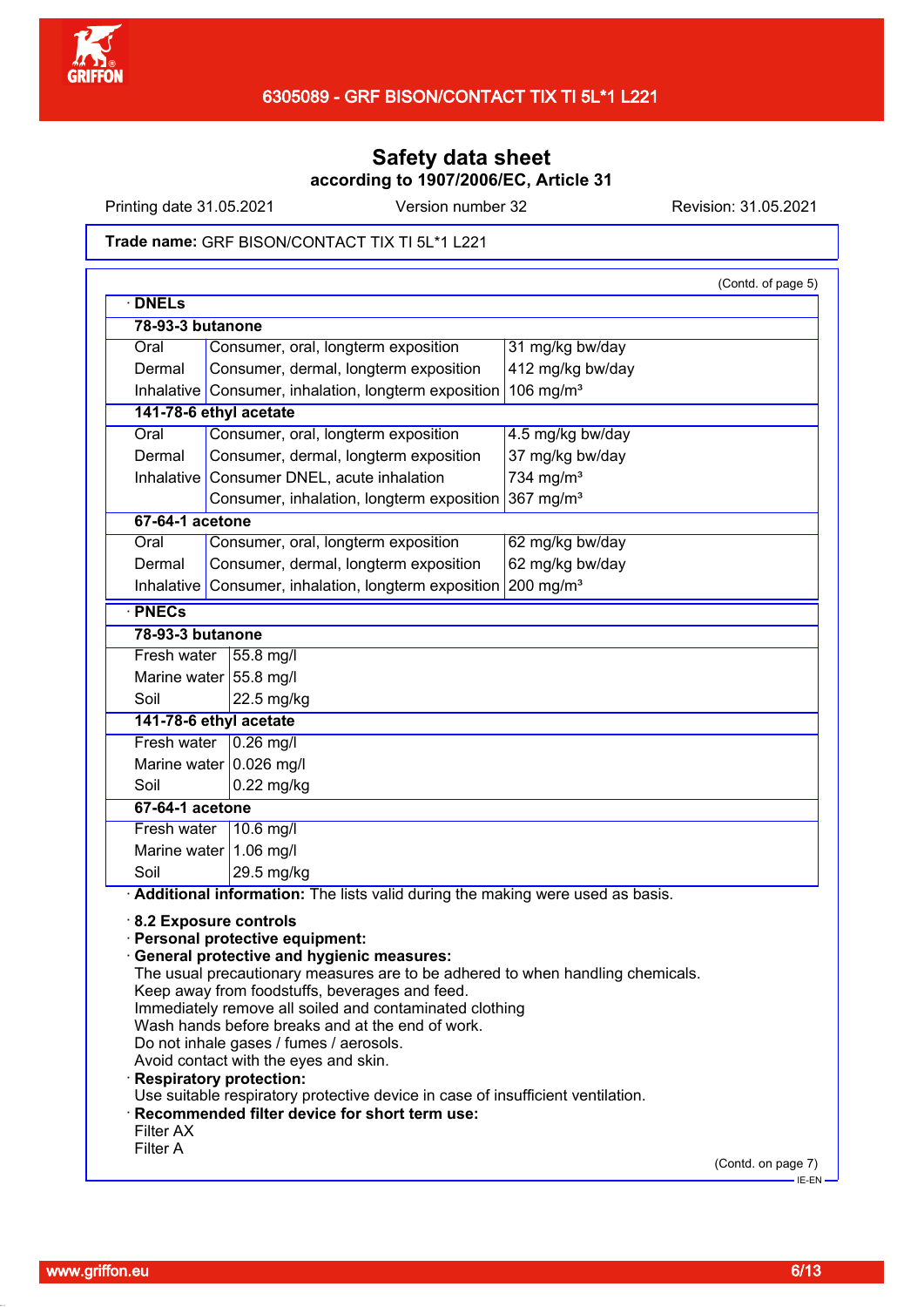

Printing date 31.05.2021 Version number 32 Revision: 31.05.2021

(Contd. of page 6)

### Trade name: GRF BISON/CONTACT TIX TI 5L\*1 L221

· **Protection of hands:**

Solvent resistant gloves



Protective gloves

The glove material has to be impermeable and resistant to the product/ the substance/ the preparation.

Selection of the glove material on consideration of the penetration times, rates of diffusion and the degradation

- · **Material of gloves**
- Butyl rubber, BR
- Recommended thickness of the material: > 0,7 mm
- · **Penetration time of glove material**

For the mixture of chemicals mentioned below the penetration time has to be at least 120 minutes (Permeation according to EN 374 Part 3: Level 4).

· **Eye protection:**



Tightly sealed goggles

Goggles recommended during refilling · **Body protection:** Use protective suit. Solvent resistant protective clothing

## **SECTION 9: Physical and chemical properties**

| <b>General Information</b>                                                                                    |                                    |                                 |
|---------------------------------------------------------------------------------------------------------------|------------------------------------|---------------------------------|
| · Appearance:                                                                                                 |                                    |                                 |
| Form:                                                                                                         | Fluid                              |                                 |
| Colour:                                                                                                       | According to product specification |                                 |
| · Odour:                                                                                                      | Characteristic                     |                                 |
| Odour threshold:                                                                                              | Not determined.                    |                                 |
| · pH-value:                                                                                                   | Not determined.                    |                                 |
| Change in condition<br>Melting point/freezing point:<br>Initial boiling point and boiling range: 55.8-56.6 °C | Undetermined.                      |                                 |
| · Flash point:                                                                                                | -4 °C                              |                                 |
| · Flammability (solid, gas):                                                                                  | Not applicable.                    |                                 |
| · Ignition temperature:                                                                                       | 260 °C                             |                                 |
| · Decomposition temperature:                                                                                  | Not determined.                    |                                 |
|                                                                                                               |                                    | (Contd. on page 8)<br>· IE-EN – |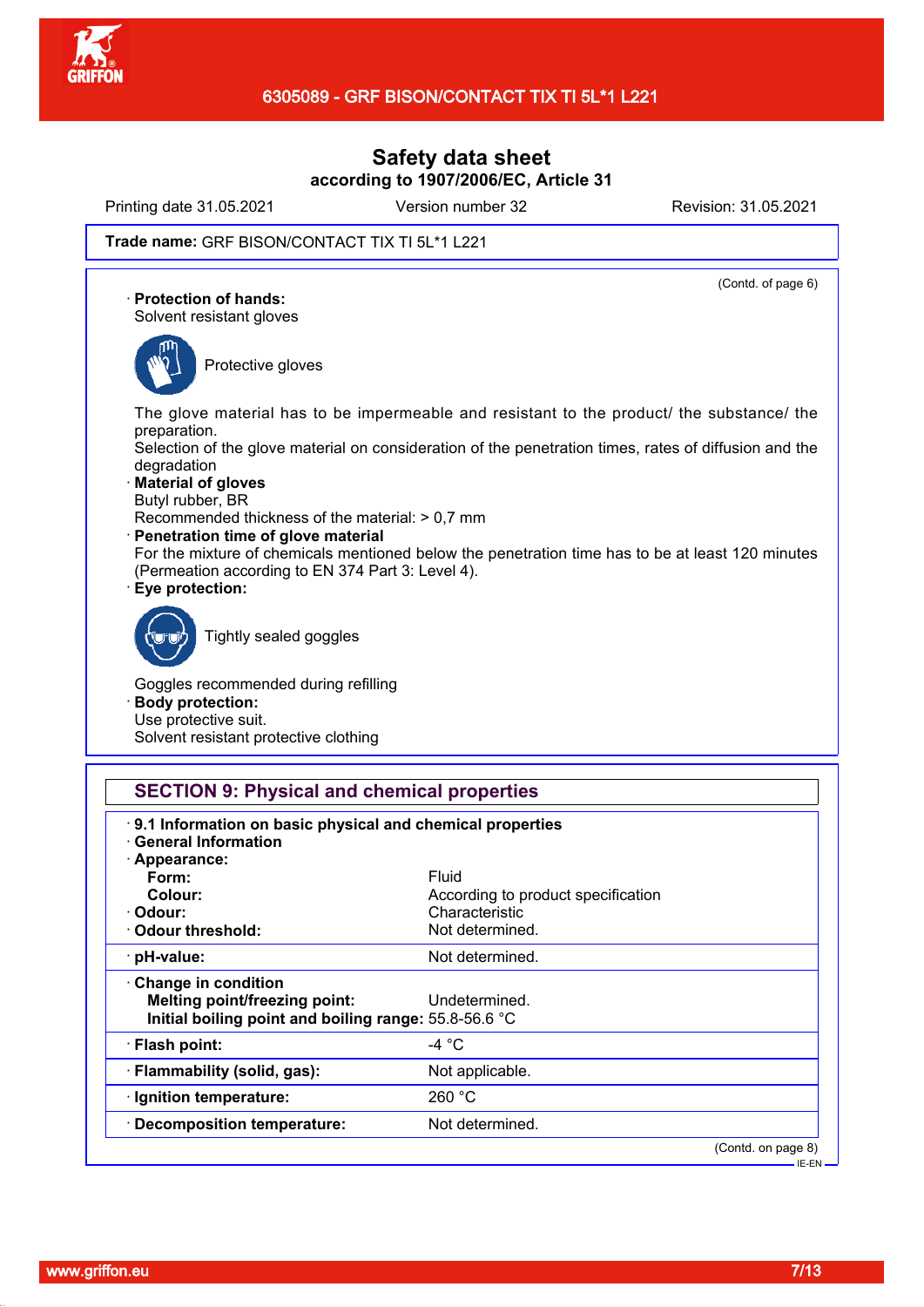

Printing date 31.05.2021 Version number 32 Revision: 31.05.2021

#### Trade name: GRF BISON/CONTACT TIX TI 5L\*1 L221

| Product is not selfigniting.<br>Product is not explosive. However, formation of<br>explosive air/vapour mixtures are possible.                                        |
|-----------------------------------------------------------------------------------------------------------------------------------------------------------------------|
|                                                                                                                                                                       |
|                                                                                                                                                                       |
|                                                                                                                                                                       |
| $1.8$ Vol %                                                                                                                                                           |
| 11.5 Vol %                                                                                                                                                            |
| $105$ hPa                                                                                                                                                             |
| $0.87$ g/cm <sup>3</sup>                                                                                                                                              |
| Not determined.                                                                                                                                                       |
| Not determined.                                                                                                                                                       |
| Not determined.                                                                                                                                                       |
|                                                                                                                                                                       |
| Not miscible or difficult to mix.                                                                                                                                     |
| Not determined.                                                                                                                                                       |
|                                                                                                                                                                       |
| $1000$ mPas                                                                                                                                                           |
| Not determined.                                                                                                                                                       |
|                                                                                                                                                                       |
| 80.4 %                                                                                                                                                                |
| $0.1\%$                                                                                                                                                               |
| 19.5 %                                                                                                                                                                |
| All relevant physical data were determined for the<br>mixture. All non-determined data are not measurable or<br>not relevant for the characterization of the mixture. |
|                                                                                                                                                                       |

## **SECTION 10: Stability and reactivity**

- · **10.1 Reactivity** No further relevant information available.
- · **10.2 Chemical stability**
- · **Thermal decomposition / conditions to be avoided:**
- No decomposition if used according to specifications.
- · **10.3 Possibility of hazardous reactions** No dangerous reactions known.
- · **10.4 Conditions to avoid** No further relevant information available.
- · **10.5 Incompatible materials:** No further relevant information available.
- · **10.6 Hazardous decomposition products:** Danger of forming toxic pyrolysis products.

## **SECTION 11: Toxicological information**

### · **11.1 Information on toxicological effects**

· **Acute toxicity** Based on available data, the classification criteria are not met.

(Contd. on page 9)

IE-EN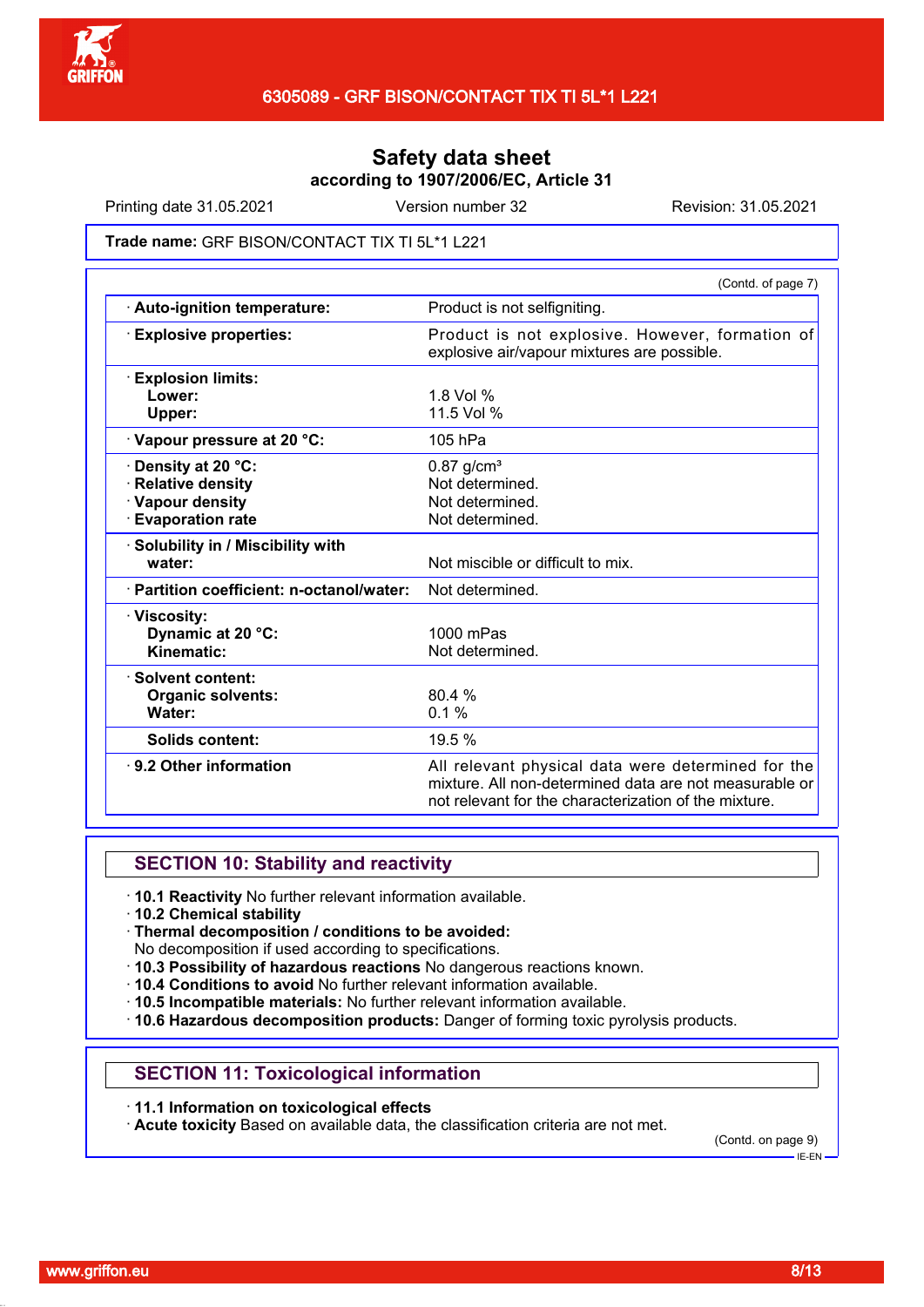

Printing date 31.05.2021 Version number 32 Revision: 31.05.2021

#### Trade name: GRF BISON/CONTACT TIX TI 5L\*1 L221

|                                                           |                            | (Contd. of page 8)                                                                                                                                                                                                                                                                                                                                                                                                                                                                                                                                                                                                 |  |
|-----------------------------------------------------------|----------------------------|--------------------------------------------------------------------------------------------------------------------------------------------------------------------------------------------------------------------------------------------------------------------------------------------------------------------------------------------------------------------------------------------------------------------------------------------------------------------------------------------------------------------------------------------------------------------------------------------------------------------|--|
| · LD/LC50 values relevant for classification:             |                            |                                                                                                                                                                                                                                                                                                                                                                                                                                                                                                                                                                                                                    |  |
| 78-93-3 butanone                                          |                            |                                                                                                                                                                                                                                                                                                                                                                                                                                                                                                                                                                                                                    |  |
| Oral                                                      | LD50                       | 3300 mg/kg (rat)                                                                                                                                                                                                                                                                                                                                                                                                                                                                                                                                                                                                   |  |
| Dermal                                                    | LD50                       | 5000 mg/kg (rabbit)                                                                                                                                                                                                                                                                                                                                                                                                                                                                                                                                                                                                |  |
| 141-78-6 ethyl acetate                                    |                            |                                                                                                                                                                                                                                                                                                                                                                                                                                                                                                                                                                                                                    |  |
| Oral                                                      | LD50                       | 5620 mg/kg (rabbit)                                                                                                                                                                                                                                                                                                                                                                                                                                                                                                                                                                                                |  |
| Inhalative LC50/4 h                                       |                            | 1600 mg/l (rat)                                                                                                                                                                                                                                                                                                                                                                                                                                                                                                                                                                                                    |  |
|                                                           | 108-87-2 methylcyclohexane |                                                                                                                                                                                                                                                                                                                                                                                                                                                                                                                                                                                                                    |  |
| Oral                                                      | <b>LD50</b>                | 2250 mg/kg (mouse)                                                                                                                                                                                                                                                                                                                                                                                                                                                                                                                                                                                                 |  |
| 67-64-1 acetone                                           |                            |                                                                                                                                                                                                                                                                                                                                                                                                                                                                                                                                                                                                                    |  |
| Oral                                                      | LD50                       | 5800 mg/kg (rat)                                                                                                                                                                                                                                                                                                                                                                                                                                                                                                                                                                                                   |  |
| Dermal                                                    | LD50                       | 20000 mg/kg (rabbit)                                                                                                                                                                                                                                                                                                                                                                                                                                                                                                                                                                                               |  |
| 1314-13-2 zinc oxide                                      |                            |                                                                                                                                                                                                                                                                                                                                                                                                                                                                                                                                                                                                                    |  |
| Oral                                                      | <b>LD50</b>                | >5000 mg/kg (rat)                                                                                                                                                                                                                                                                                                                                                                                                                                                                                                                                                                                                  |  |
| · Sensitisation Not applicable.<br>· STOT-single exposure |                            | · Additional toxicological information:<br>· Acute effects (acute toxicity, irritation and corrosivity) Not applicable.<br>· Repeated dose toxicity Not applicable.<br>CMR effects (carcinogenity, mutagenicity and toxicity for reproduction)<br>· Germ cell mutagenicity Not applicable.<br>· Carcinogenicity Based on available data, the classification criteria are not met.<br>· Reproductive toxicity Based on available data, the classification criteria are not met.<br>May cause drowsiness or dizziness.<br>· STOT-repeated exposure Based on available data, the classification criteria are not met. |  |
|                                                           |                            | · Aspiration hazard Based on available data, the classification criteria are not met.<br><b>SECTION 12: Ecological information</b>                                                                                                                                                                                                                                                                                                                                                                                                                                                                                 |  |
| $\cdot$ 12.1 Toxicity                                     |                            | · Aquatic toxicity: No further relevant information available.                                                                                                                                                                                                                                                                                                                                                                                                                                                                                                                                                     |  |

- · **12.2 Persistence and degradability** No further relevant information available.
- · **12.3 Bioaccumulative potential** No further relevant information available.
- · **12.4 Mobility in soil** No further relevant information available.
- · **Ecotoxical effects:**
- · **Remark:** Harmful to fish
- · **Additional ecological information:**
- · **General notes:**

Water hazard class 2 (German Regulation) (Self-assessment): hazardous for water Do not allow product to reach ground water, water course or sewage system.

(Contd. on page 10)

 $-$ IE-EN-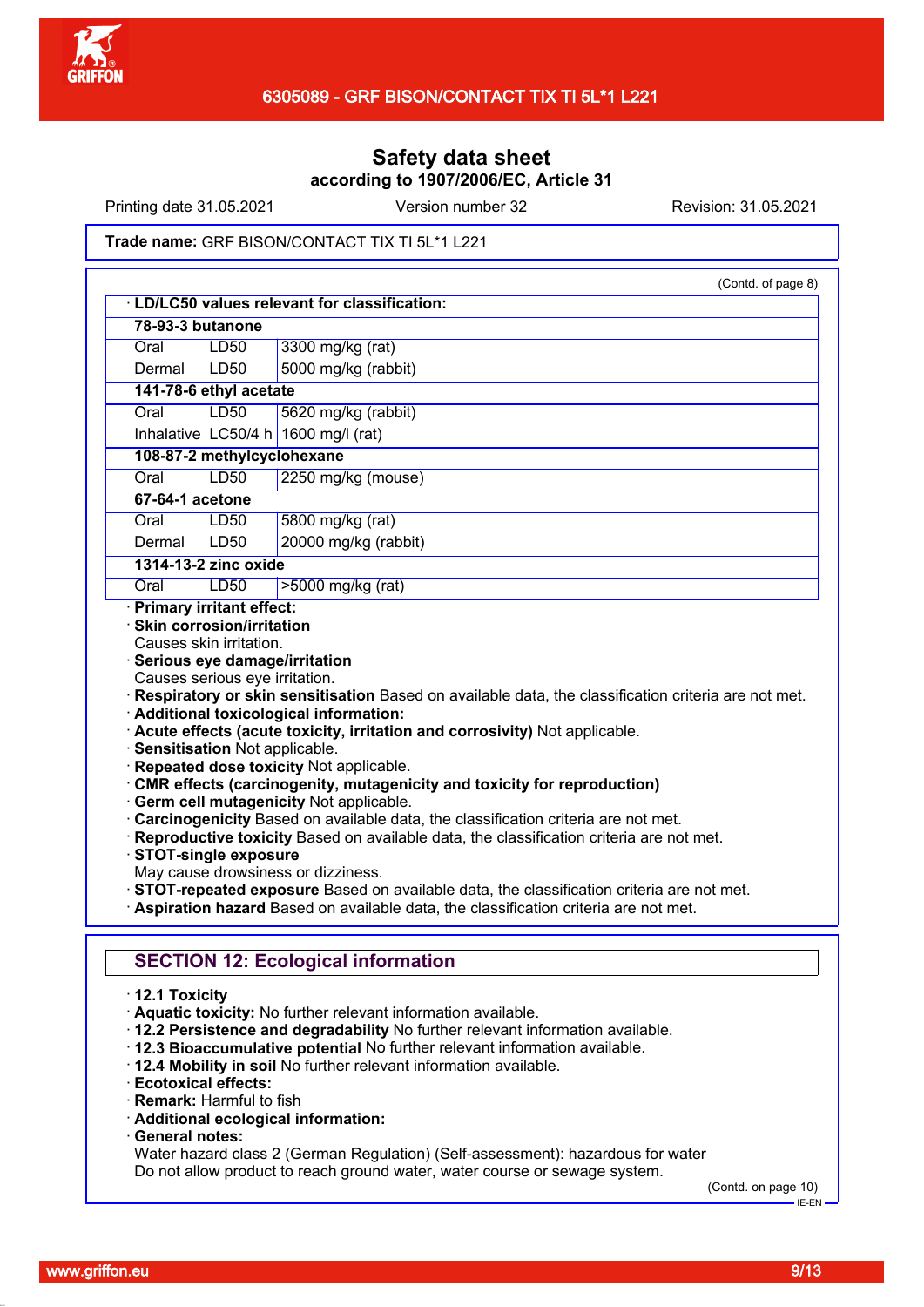

Printing date 31.05.2021 Version number 32 Revision: 31.05.2021

(Contd. of page 9)

### Trade name: GRF BISON/CONTACT TIX TI 5L\*1 L221

Danger to drinking water if even small quantities leak into the ground.

Harmful to aquatic organisms

- · **12.5 Results of PBT and vPvB assessment**
- · **PBT:** Not applicable.
- · **vPvB:** Not applicable.

· **12.6 Other adverse effects** No further relevant information available.

## **SECTION 13: Disposal considerations**

- · **13.1 Waste treatment methods**
- · **Recommendation**

Must not be disposed together with household garbage. Do not allow product to reach sewage system.

Disposal must be made according to official regulations.

- · **Uncleaned packaging:**
- · **Recommendation:**

Packagings that may not be cleansed are to be disposed of in the same manner as the product.

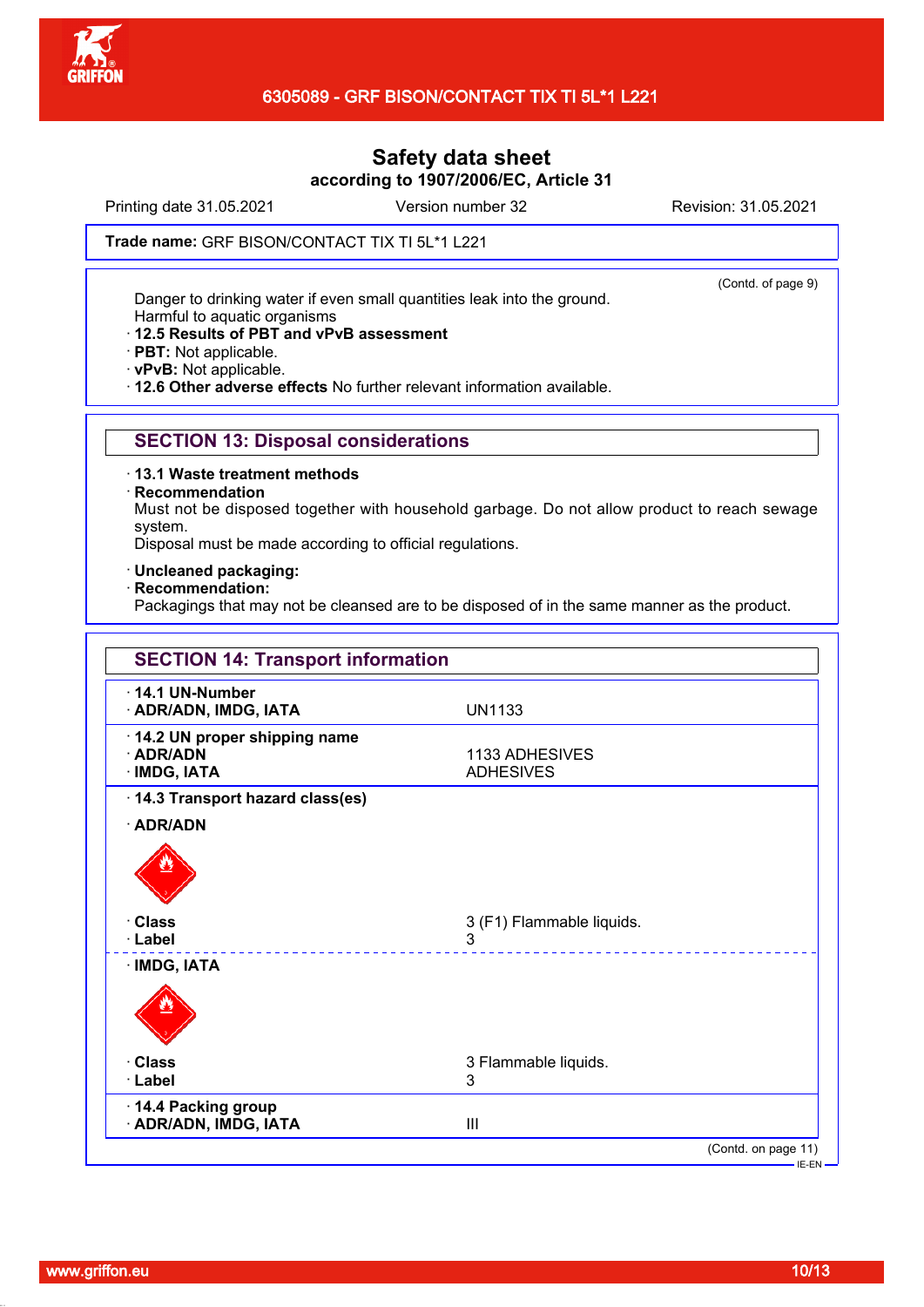

Printing date 31.05.2021 Version number 32 Revision: 31.05.2021

### Trade name: GRF BISON/CONTACT TIX TI 5L\*1 L221

|                                                                                      | (Contd. of page 10)                                                                                                                                                 |
|--------------------------------------------------------------------------------------|---------------------------------------------------------------------------------------------------------------------------------------------------------------------|
| 14.5 Environmental hazards:<br>· Marine pollutant:                                   | <b>No</b>                                                                                                                                                           |
| 14.6 Special precautions for user<br>· Hazard identification number (Kemler code): - | Warning: Flammable liquids.                                                                                                                                         |
| · EMS Number:                                                                        | $F-E$ , $S-D$                                                                                                                                                       |
| · Stowage Category                                                                   | A                                                                                                                                                                   |
| 14.7 Transport in bulk according to Annex II                                         |                                                                                                                                                                     |
| of Marpol and the IBC Code                                                           | Not applicable.                                                                                                                                                     |
| · Transport/Additional information:<br><b>Quantity limitations</b>                   | On passenger aircraft/rail: 60 L<br>On cargo aircraft only: 220 L                                                                                                   |
| $\cdot$ ADR/ADN                                                                      |                                                                                                                                                                     |
| · Limited quantities (LQ)                                                            | 5L                                                                                                                                                                  |
| <b>Excepted quantities (EQ)</b>                                                      | Code: E1<br>Maximum net quantity per inner packaging: 30 ml<br>Maximum net quantity per outer packaging: 1000<br>ml                                                 |
| · Transport category                                                                 | 3                                                                                                                                                                   |
| · Tunnel restriction code                                                            | E                                                                                                                                                                   |
| $\cdot$ IMDG                                                                         |                                                                                                                                                                     |
| · Limited quantities (LQ)                                                            | 5L                                                                                                                                                                  |
| <b>Excepted quantities (EQ)</b>                                                      | Code: E1                                                                                                                                                            |
|                                                                                      | Maximum net quantity per inner packaging: 30 ml<br>Maximum net quantity per outer packaging: 1000<br>ml                                                             |
| · Remarks:                                                                           | Under certain conditions substances in Class 3<br>(flammable liquids) can be classified in<br>packinggroup III.<br>See IMDG, Part 2, Chapter 2.3, Paragraph 2.3.2.2 |
| · UN "Model Regulation":                                                             | UN 1133 ADHESIVES, 3, III                                                                                                                                           |
|                                                                                      |                                                                                                                                                                     |

## **SECTION 15: Regulatory information**

· **15.1 Safety, health and environmental regulations/legislation specific for the substance or mixture**

· **Directive 2012/18/EU**

· **Named dangerous substances - ANNEX I** None of the ingredients is listed.

· **Seveso category** P5c FLAMMABLE LIQUIDS

· **Qualifying quantity (tonnes) for the application of lower-tier requirements** 5000 t

· **Qualifying quantity (tonnes) for the application of upper-tier requirements** 50000 t

· **REGULATION (EC) No 1907/2006 ANNEX XVII** Conditions of restriction: 3

· **DIRECTIVE 2011/65/EU on the restriction of the use of certain hazardous substances in electrical and electronic equipment – Annex II**

None of the ingredients is listed.

(Contd. on page 12)

 $-IE-EN$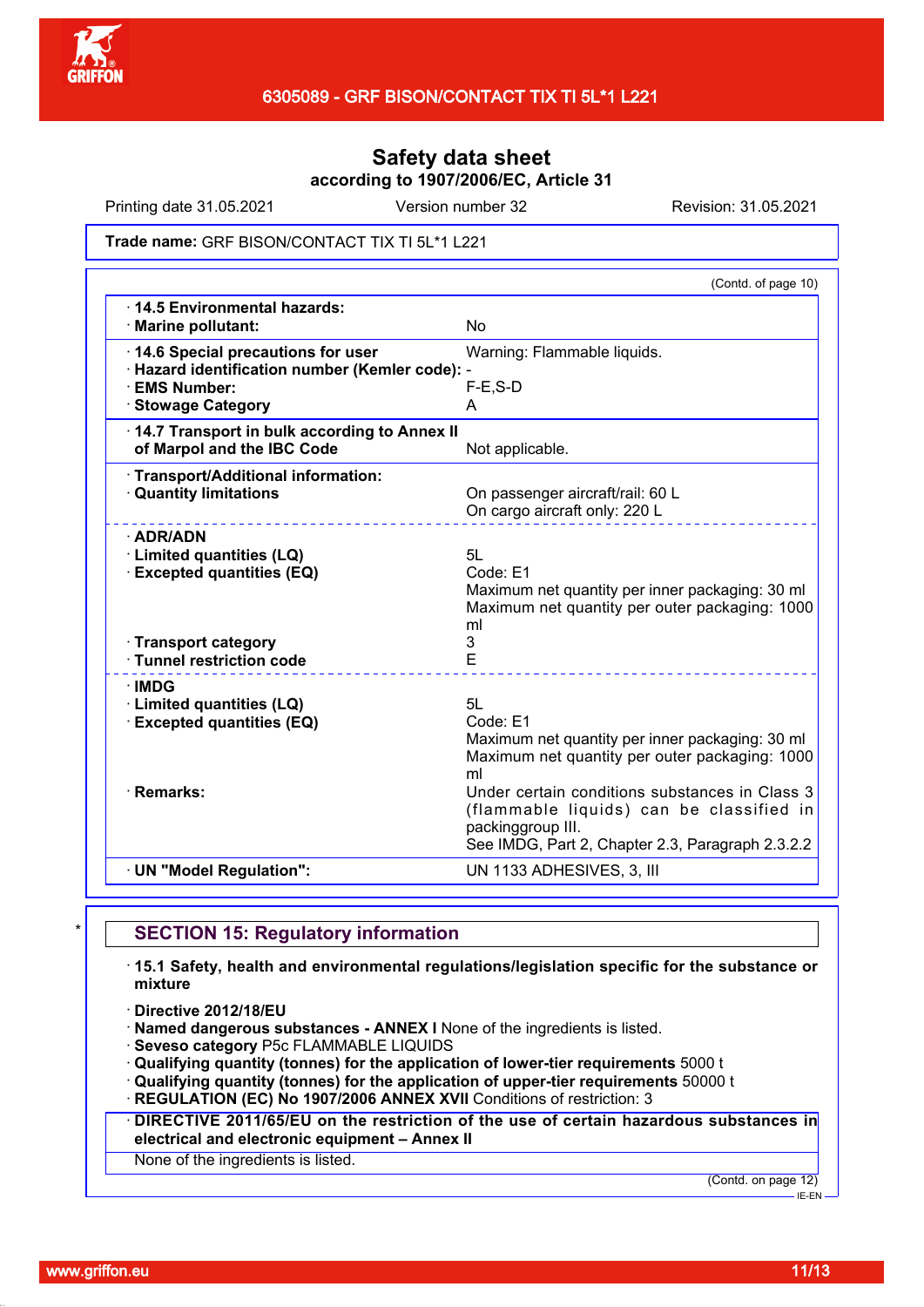

Printing date 31.05.2021 Version number 32 Revision: 31.05.2021

#### Trade name: GRF BISON/CONTACT TIX TI 5L\*1 L221

#### · **REGULATION (EU) 2019/1148**

(Contd. of page 11)

· **Annex I - RESTRICTED EXPLOSIVES PRECURSORS (Upper limit value for the purpose of licensing under Article 5(3))**

None of the ingredients is listed.

## · **Annex II - REPORTABLE EXPLOSIVES PRECURSORS**

67-64-1 acetone

· **15.2 Chemical safety assessment:** A Chemical Safety Assessment has not been carried out.

#### **SECTION 16: Other information**

This information is based on our present knowledge. However, this shall not constitute a guarantee for any specific product features and shall not establish a legally valid contractual relationship.

#### · **Relevant phrases**

H225 Highly flammable liquid and vapour.

H304 May be fatal if swallowed and enters airways.

H315 Causes skin irritation.

H317 May cause an allergic skin reaction.

H319 Causes serious eye irritation.

H335 May cause respiratory irritation.

H336 May cause drowsiness or dizziness.

H400 Very toxic to aquatic life.

H410 Very toxic to aquatic life with long lasting effects.

H411 Toxic to aquatic life with long lasting effects.

H412 Harmful to aquatic life with long lasting effects.

· **Classification according to Regulation (EC) No 1272/2008**

The classification of the mixture is generally based on the calculation method using substance data according to Regulation (EC) No 1272/2008.

| Benember of the ding <b>CBO</b> , Direct OFOU                                                                                                                                                       |                                                                                                                                                         |
|-----------------------------------------------------------------------------------------------------------------------------------------------------------------------------------------------------|---------------------------------------------------------------------------------------------------------------------------------------------------------|
| Skin corrosion/irritation<br>Serious eye damage/eye irritation<br>Specific target organ toxicity (single exposure)<br>Hazardous to the aquatic environment - long-<br>term (chronic) aquatic hazard | The classification of the mixture is generally<br>based on the calculation method using<br>substance data according to Regulation (EC) No<br>1272/2008. |
| Flammable liquids                                                                                                                                                                                   | <b>Bridging principles</b>                                                                                                                              |
|                                                                                                                                                                                                     |                                                                                                                                                         |

· **Department issuing SDS:** Bison QESH

· **Contact:** Reach coordinator

· **Abbreviations and acronyms:**

ADR: Accord relatif au transport international des marchandises dangereuses par route (European Agreement Concerning the International Carriage of Dangerous Goods by Road)

IMDG: International Maritime Code for Dangerous Goods IATA: International Air Transport Association

GHS: Globally Harmonised System of Classification and Labelling of Chemicals

EINECS: European Inventory of Existing Commercial Chemical Substances

ELINCS: European List of Notified Chemical Substances

CAS: Chemical Abstracts Service (division of the American Chemical Society)

DNEL: Derived No-Effect Level (REACH)

PNEC: Predicted No-Effect Concentration (REACH)

LC50: Lethal concentration, 50 percent

LD50: Lethal dose, 50 percent

PBT: Persistent, Bioaccumulative and Toxic

vPvB: very Persistent and very Bioaccumulative Flam. Liq. 2: Flammable liquids – Category 2

(Contd. on page 13)

IE-EN